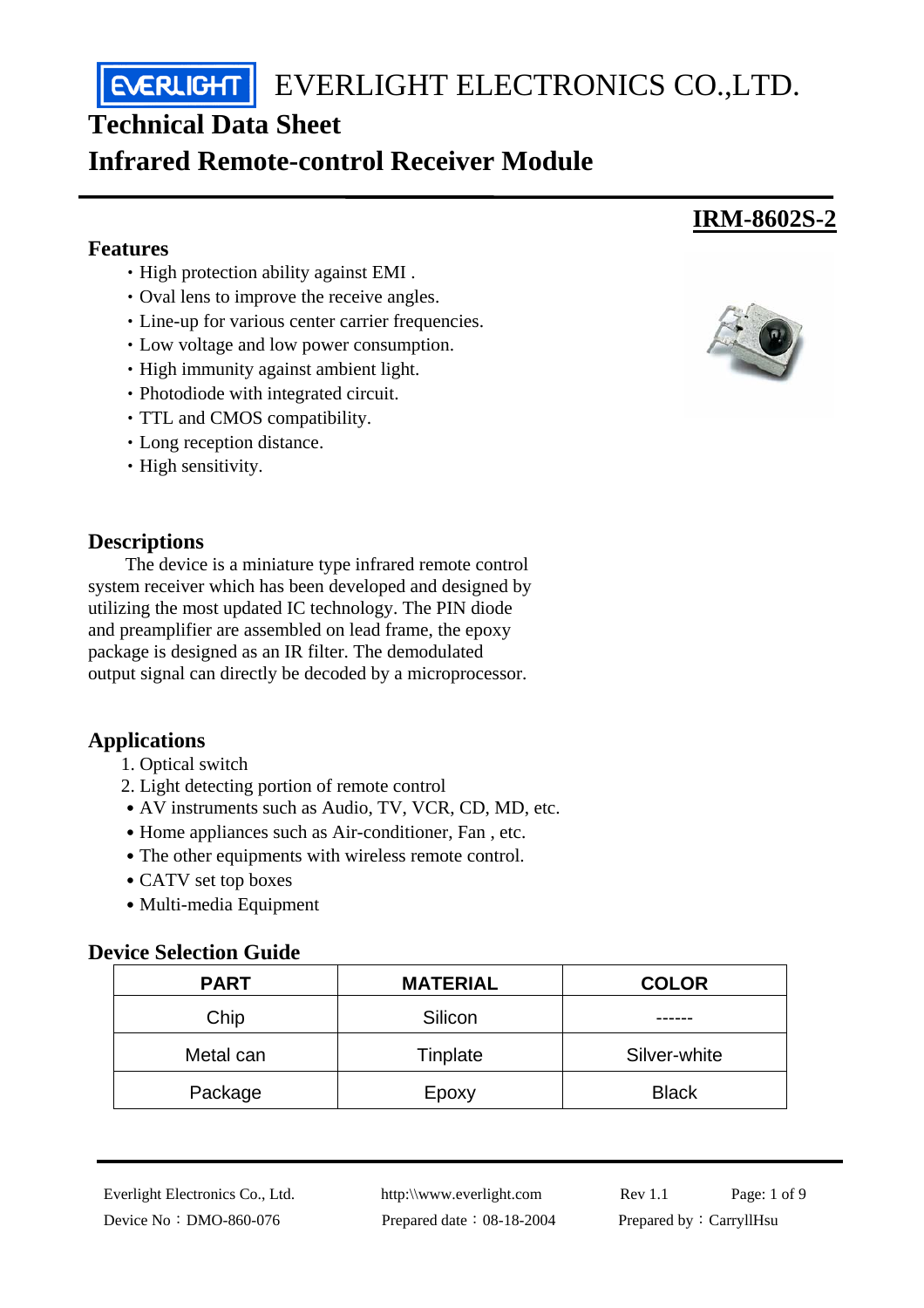

# **Package Dimensions**

# **IRM-8602S-2**



**Notes:** 1.All dimensions are in millimeters.

2.Tolerances unless dimensions ±0.3mm.

# **Absolute Maximum Ratings (Ta=25**℃**)**

| <b>Parameter</b>             | <b>Symbol</b> | <b>Rating</b> | Unit         | <b>Notice</b>                              |
|------------------------------|---------------|---------------|--------------|--------------------------------------------|
| Supply Voltage               | Vcc           | $0 - 6$       | V            |                                            |
| <b>Operating Temperature</b> | Topr          | $-25 - +85$   | $^{\circ}$ C |                                            |
| <b>Storage Temperature</b>   | <b>Tstg</b>   | $-40 - +85$   | $^{\circ}$ C |                                            |
| <b>Soldering Temperature</b> | <b>Tsol</b>   | 260           | $^{\circ}$ C | 4mm from mold body<br>less than 10 seconds |

Device No: DMO-860-076 Prepared date: 08-18-2004 Prepared by: CarryllHsu

Everlight Electronics Co., Ltd. http:\\www.everlight.com Rev 1.1 Page: 2 of 9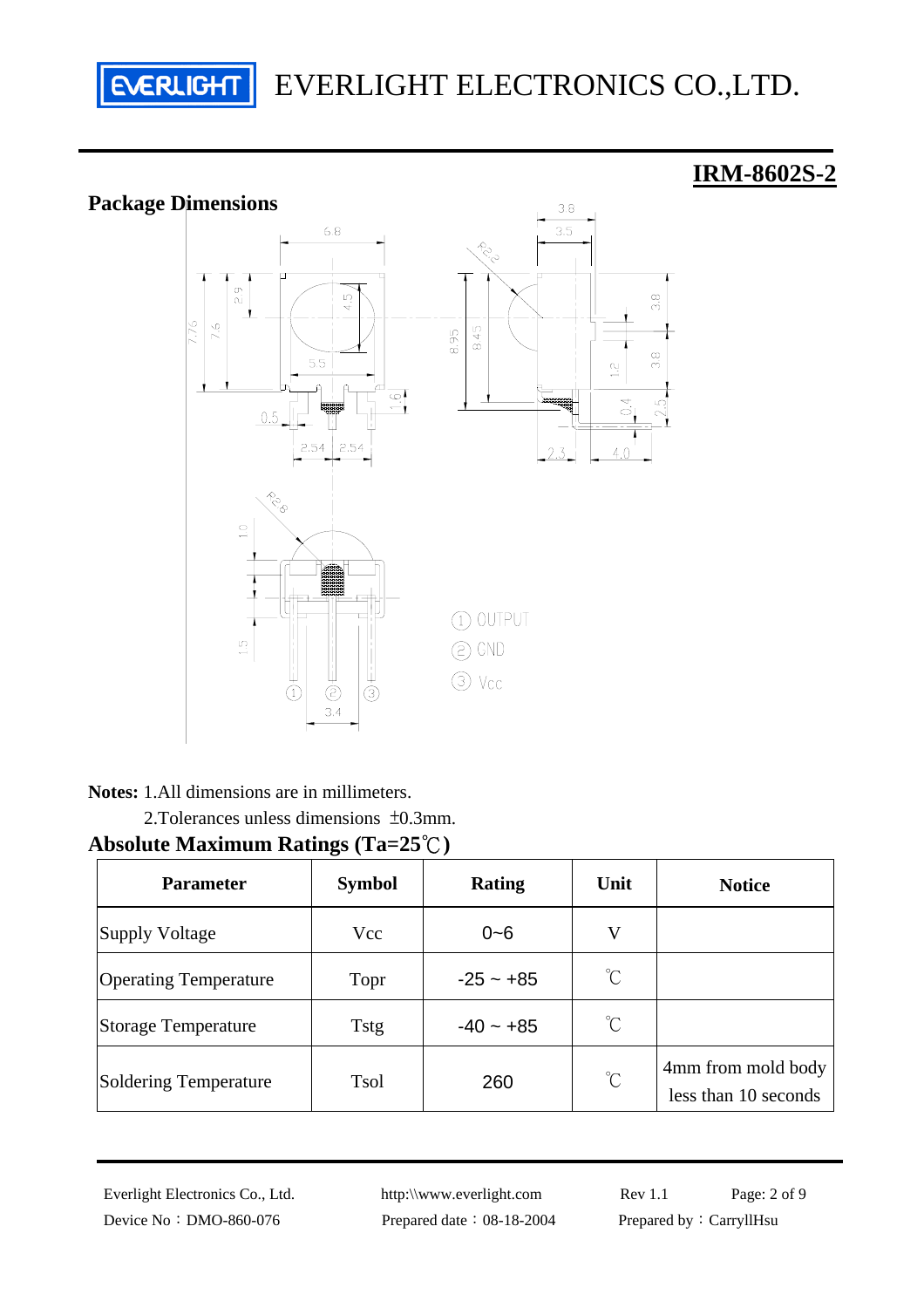EVERLIGHT ELECTRONICS CO.,LTD. **EVERLIGHT** 

# **IRM-8602S-2**

#### **Recommended Operating Condition**

**Supply Voltage Rating: Vcc 4.5V to 5.5V**

| <b>Parameter</b>                 | <b>Symbol</b>    | MIN. | TYP. | MAX. | Unit    | <b>Condition</b>        |
|----------------------------------|------------------|------|------|------|---------|-------------------------|
| <b>Consumption Current</b>       | Icc              |      |      | 3    | mA      | No signal input         |
| <b>B.P.F Center Frequency</b>    | Fo               |      | 36   |      | KHz     |                         |
| Peak Wavelength                  | $\lambda_p$      |      | 940  |      | nm      |                         |
| <b>Reception Distance</b>        | $L_0$            | 8    |      |      | m       |                         |
|                                  | $L_{45}$         | 4    |      |      |         |                         |
| Half Angle (Horizontal)          | $\Theta_h$       |      | 45   |      | deg     | At the ray axis<br>$*1$ |
| Half Angle (Vertical)            | $\Theta_{\rm v}$ |      | 45   |      | $\deg$  |                         |
| High Level Pulse Width           | $T_{\rm H}$      | 400  |      | 800  | $\mu$ s | At the ray axis         |
| Low Level Pulse Width            | $T_{L}$          | 400  |      | 800  | $\mu$ s | $*2$                    |
| <b>High Level Output Voltage</b> | $\rm V_H$        | 4.5  |      |      | $\vee$  |                         |
| Low Level Output Voltage         | $V_{L}$          |      | 0.2  | 0.5  | $\vee$  |                         |

# **Electro-Optical Characteristics (Ta=25**℃**, and Vcc=5 V)**

#### **Notes:**

\*1:The ray receiving surface at a vertex and relation to the ray axis in the range of  $\theta = 0^{\circ}$  and  $\theta = 45^{\circ}$ . \*2:A range from 30cm to the arrival distance. Average value of 50 pulses.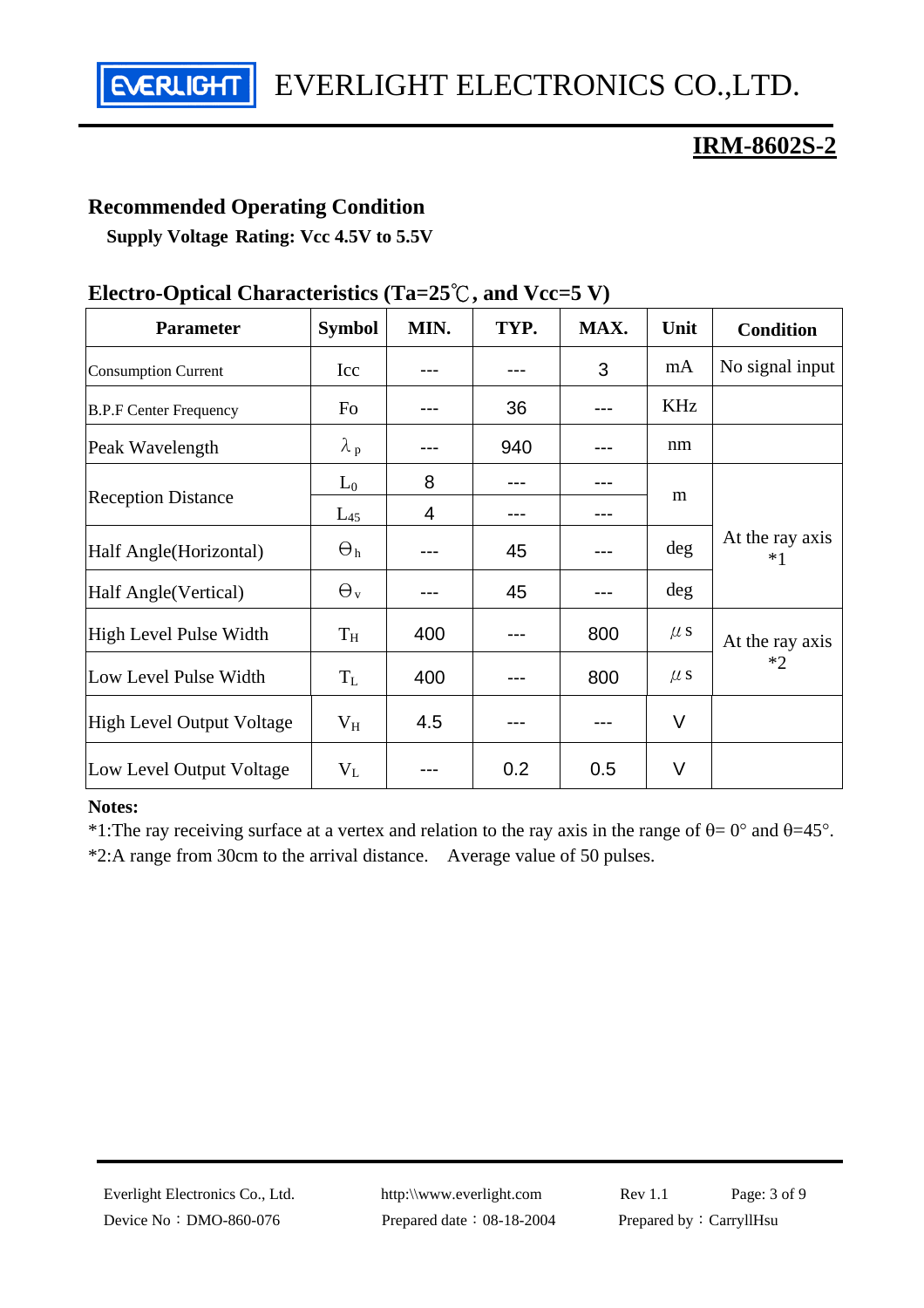# **IRM-8602S-2**

#### **Test Method**:

 The specified electro-optical characteristics is satisfied under the following Conditions at the controllable distance.

**OMeasurement place** 

ERLIGH

A place that is nothing of extreme light reflected in the room.

dExternal light

Project the light of ordinary white fluorescent lamps which are not high

Frequency lamps and must be less then 10 Lux at the module surface.

 $(Fe \le 10$ Lux)

**<sup>3</sup>Standard transmitter** 

 A transmitter whose output is so adjusted as to **Vo=400mVp-p** and the output Wave form shown in Fig.-1.According to the measurement method shown in Fig.-2 the standard transmitter is specified.

However , the infrared photodiode to be used for the transmitter should be

λp=940nm,∆λ=50nm. Also, photodiode is used of PD438B(Vr=5V).

(Standard light / Light source temperature 2856°K).

**@Measuring system** 

According to the measuring system shown in Fig.-3

#### Fig.-1 Transmitter Wave Form D.U.T output Pulse

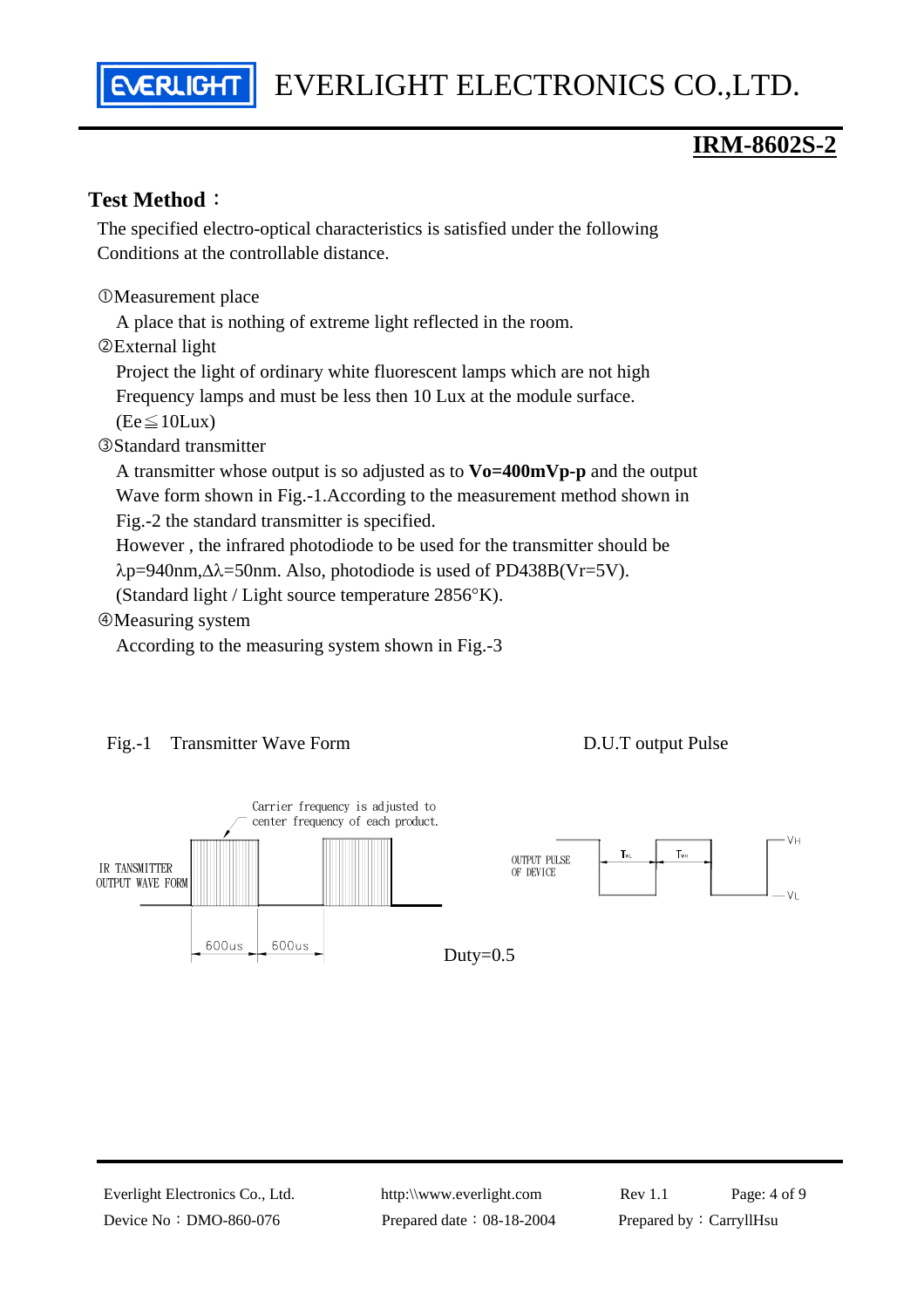**EVERLIGHT** EVERLIGHT ELECTRONICS CO.,LTD.

# **IRM-8602S-2**



#### Fig.-2 Measuring Method Fig.-3 Measuring System

## **Block Diagram**:



## **Application Circuit**:



RC Filter should be connected closely between Vcc pin and GND pin.

Everlight Electronics Co., Ltd. http:\\www.everlight.com Rev 1.1 Page: 5 of 9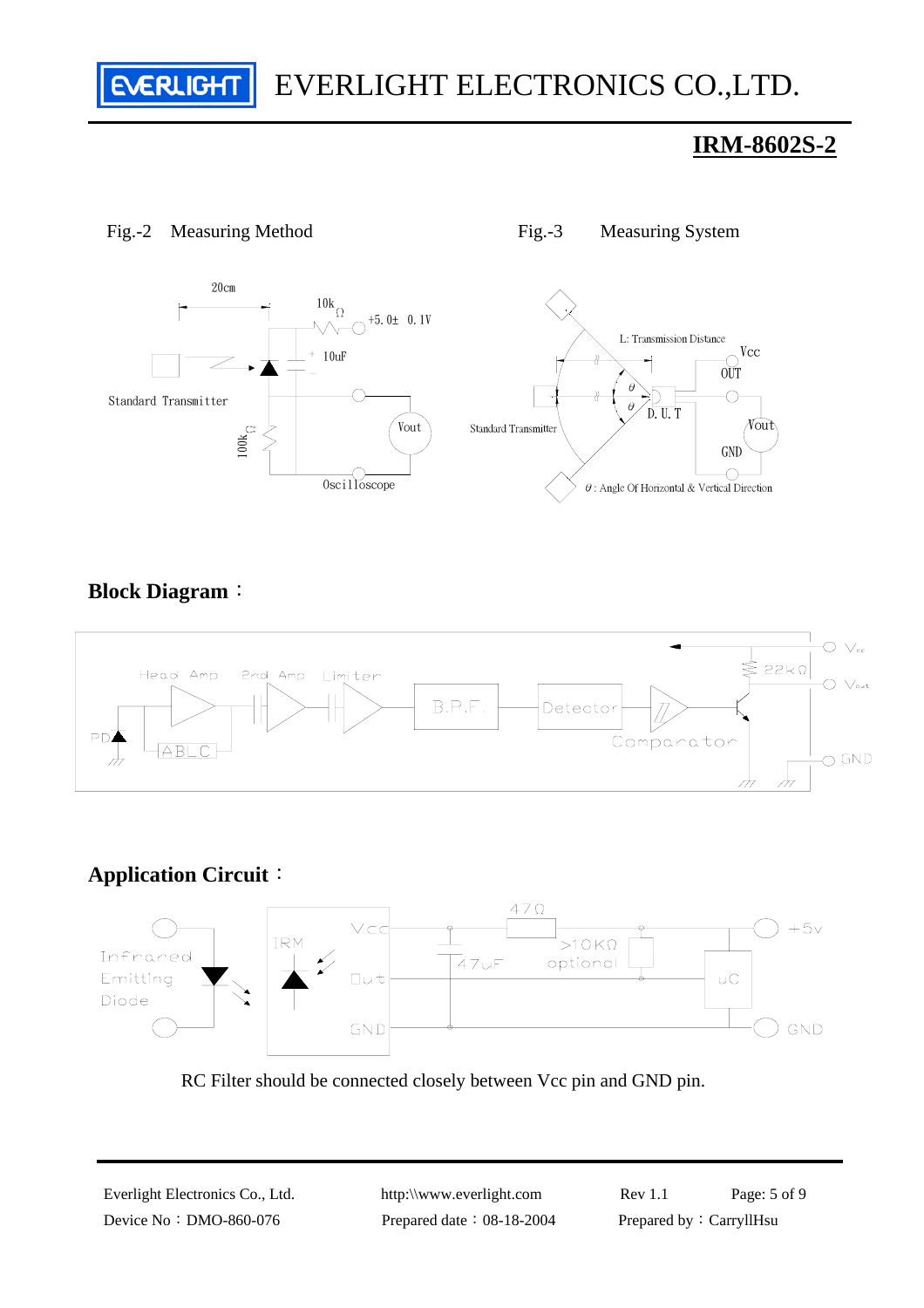EVERLIGHT ELECTRONICS CO.,LTD.

# **IRM-8602S-2**

## **Typical Electro-Optical Characteristics Curves**



Wavelength

**EVERLIGHT** 





Fig.-5 Relative Transmission Distance vs.

Fig.-6 Output Pulse Length vs. Arrival Distance Fig.-7 Arrival Distance vs. Supply Voltage







Everlight Electronics Co., Ltd. http:\\www.everlight.com Rev 1.1 Page: 6 of 9 Device No: DMO-860-076 Prepared date: 08-18-2004 Prepared by: CarryllHsu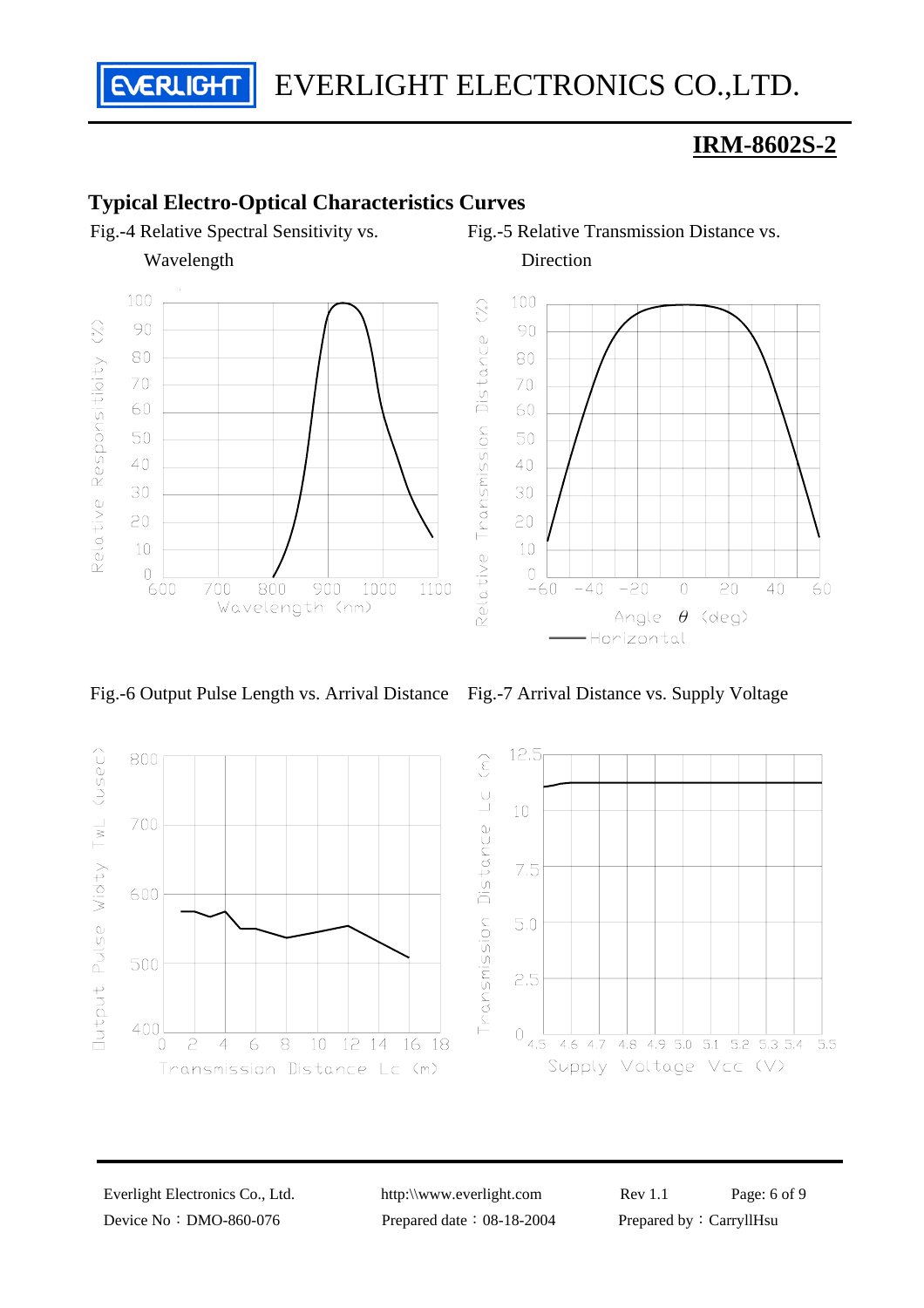EVERLIGHT ELECTRONICS CO.,LTD.

# **IRM-8602S-2**

### **Typical Electro-Optical Characteristics Curves**

Fig.-8 Relative Transmission Distance vs. Center Carrier Frequency

**EVERLIGHT** 





Fig.-9 Arrival Distance vs. Ambient Temperature

Device No: DMO-860-076 Prepared date: 08-18-2004 Prepared by: CarryllHsu

Everlight Electronics Co., Ltd. http:\\www.everlight.com Rev 1.1 Page: 7 of 9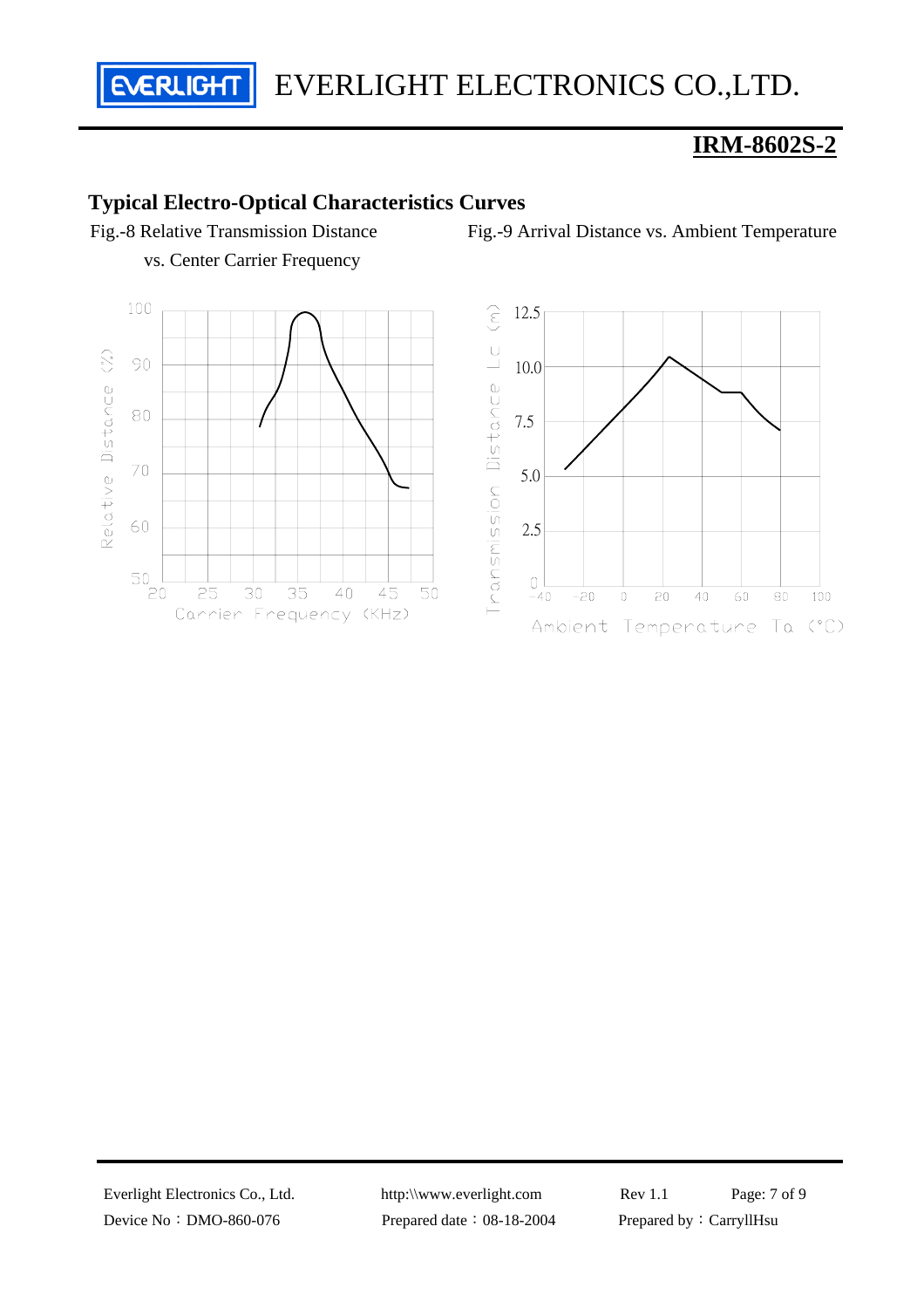

# **IRM-8602S-2**

# **Reliability Test Item And Condition**

The reliability of products shall be satisfied with items listed below. Confidence level: 90%

LTPD:10%

| <b>Test Items</b>                 | <b>Test Conditions</b>                                                                        | Failure Judgement<br>Criteria                         | Sampling(n)<br>Defective(c) |
|-----------------------------------|-----------------------------------------------------------------------------------------------|-------------------------------------------------------|-----------------------------|
| Temperature cycle                 | 1 cycle $-25^{\circ}C \leftrightarrow +85^{\circ}C$<br>(30min)(5min)(30min)<br>300 cycle test |                                                       | $n=22,c=0$                  |
| High temperature test             | Temp: $+85^{\circ}$ C<br>Vcc:5V<br>1000hrs                                                    | $L_0 \leq L \times 0.8$<br>$L_{45} \leq L \times 0.8$ | $n=22, c=0$                 |
| Low temperature<br>storage        | Temp: $-40^{\circ}$ C<br>1000hrs                                                              | L: Lower                                              | $n=22, c=0$                 |
| High temperature<br>High humidity | Ta: 85℃,RH:85%<br>1000hrs                                                                     | specification limit                                   | $n=22,c=0$                  |
| Solder heat                       | Temp: $260\pm5^{\circ}$ C 10sec<br>4mm From the bottom of the package.                        |                                                       | $n=22,c=0$                  |